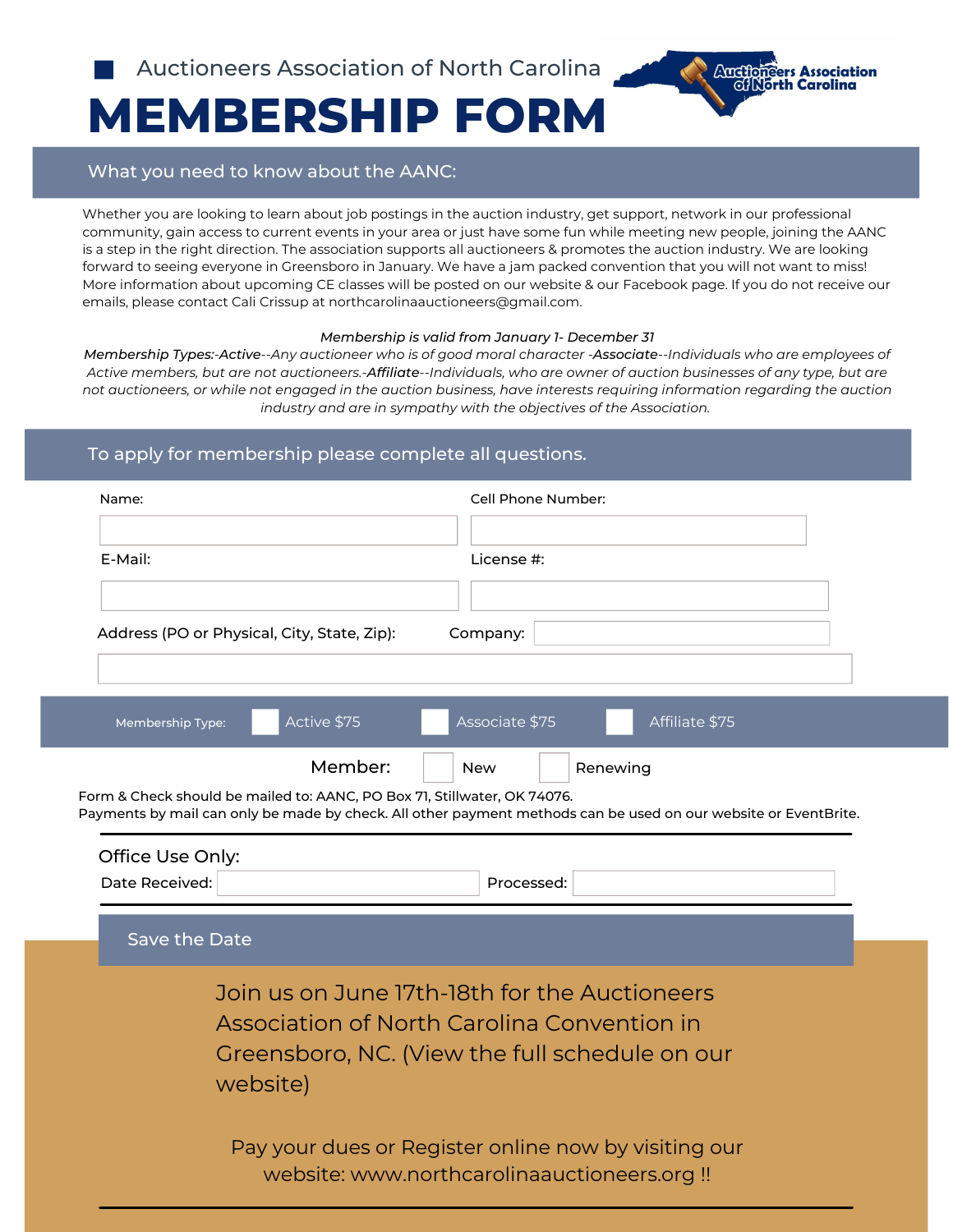

Auctioneers Association

| Name:                                       | Cell Phone Number: |
|---------------------------------------------|--------------------|
|                                             |                    |
| E-Mail:                                     | License #:         |
|                                             |                    |
| Address (PO or Physical, City, State, Zip): |                    |

CONTEST(S):

North Carolina Grand Champion Auctioneer \$50

North Carolina Rookie Champion Auctioneer \$25

Deadline: 4:00 pm, June 17th, 2022. Prizes: The Grand Champion will receive \$500, a trophy, a buckle and a paid entry fee to the 2022 NAA International Auctioneer Championship at the NAA Conference. The Reserve Champion and First Runner-Up each will receive a trophy. (No substitutions.) The Rookie Grand Champion and Rookie Reserve Champion each will receive a trophy. The Rookie Grand Champion will also receive a Belt Buckle.

Contestant Rules & Criteria: 1. The top three contestants – Grand Champion, Reserve Champion and First Runner-Up for both divisions – will be determined. 2. Competition is open to licensed North Carolina Auctioneers in good standing with the North Carolina Auctioneers Licensing Board. All entrants must be 18 years of age or older, current members of AANC in good standing and r eside in North Carolina. All entrants must have paid full registration for the 2022 AANC Convention. 3. All contestants must bring three or more items of his or her choice to sell during the contest. All items are considered donations to the Auctioneers Association of North Carolina and will not be returned. The value of the three or more items should \$25 or more. 4. Champions will represent the Auctioneers Association of North Carolina at all times with high standards of professionalism, commitment and integrity.

Judging: The contestant will be evaluated on several categories using a scoresheet. Categories are as follows but not limited to: 1. Presentation 2. Chant/Voice 3. Effective Auctioneering 4. Interview (Including Presentation, Response, Substance and Ambassador) The interview portion of the contest will be conducted on stage after the preliminaries, and only with the finalists.

Judge Procedures 1. The number of judges will be four. 2. The Contest Committee will select the Judges. 3. Judges will receive rules & information prior to contest. 4. Same judges for preliminaries and finals. 5. Scores will be determined from a customer's perspective. 6. Judges can sit together or spread in the audience.

General Procedures: 1. Scoresheets are collected/tallied by Contest Committee. 2. AANC President will announce contest winners. 3. A mandatory meeting for all contestants will be held for final check-in, contest instructions and to draw for contestant order in competition. The Contest Committee holds the meeting. 4. No personal ring people or aids are permitted. 5. The Contest Committee will determine if there is any discrepancy or irregularity in the contest, and if found, it will decide the outcome. The decision of the committee will be final.

> Join us on June 17th-18th for the Auctioneers Association of North Carolina Convention in Greensboro, NC. (View the full schedule on our website)